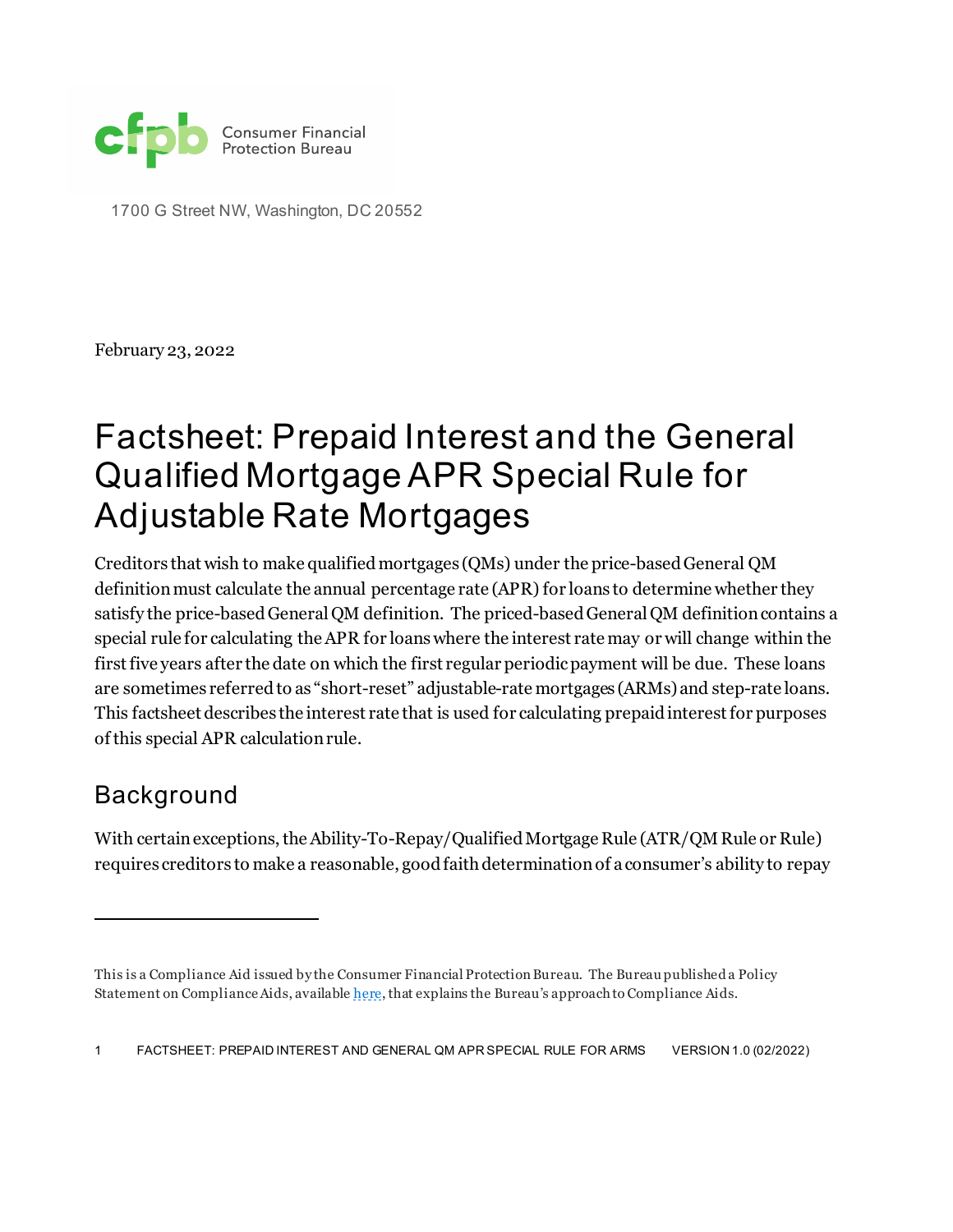a residential mortgage loan. 12 CFR 1026.43(c). The ATR/QM Rule also provides a presumption that a creditor has complied with the ability-to-repay (ATR) requirement if the creditor originates a qualified mortgage (QM). 12 CFR 1026.43(e)(1). The ATR/QM Rule establishes different categories of QMs. One QM category is the General QM category. The 2020 General Qualified Mortgage Final Rule<sup>[1](#page-1-0)</sup> revised the General QM definition, creating the "price-based General QM" definition.<sup>[2](#page-1-1)</sup>

For a loan to satisfy the price-based General QM definition, the loan's APR cannot exceed the average prime offer rate (APOR) for a comparable transaction by the amounts set forth in the Rule as of the date the interest rate is set.[3](#page-1-2)12 CFR 1026.43(e)(2)(vi). The difference between the loan's APR and APOR is sometimes referred to the loan's "rate spread." The rate spread is also used to determine whether the loan will receive a conclusive or rebuttable presumption of compliance with the ATR requirement.[4](#page-1-3) 

## Interest rate used to calculate the APR under the General QM ARMs special rule

For most loans, the APR for the price-based General QM definition is calculated in the same manner as for APR disclosure requirements. *See* Comment 1026.17(a). However, the price-based

<span id="page-1-0"></span> $185$  FR 86308 (Dec. 29, 2020).

<span id="page-1-1"></span><sup>2</sup> The General QM Final Rule took effect on March 1, 2021 but has a mandatory compliance date of October 1, 2022. For applications received between March 1, 2021 and September 30, 2022, the creditor may satisfy the DTI-based General QM definition or the price-based General QM definition to originate a General QM. For applications received on or after October 1, the creditor must satisfy the price-based General QM definition to originate a General QM. *See* 82 FR 22844 (Apr. 30, 2021).

<span id="page-1-2"></span><sup>3</sup> Generally, this threshold is 2.25 percentage points. However, the General QM Final Rule provides higher thresholds for loans with smaller loan amounts, for certain manufactured housing loans, and for subordinate-lien transactions.

<span id="page-1-3"></span><sup>4</sup> Whether the presumption of compliance is rebuttable or conclusive generally depends on whether the QM is a higherpriced covered transaction, which is defined by reference to the loan's rate spread. 12 CFR 1026.43(b)(4). If the QM is a higher-priced covered transaction, the creditor receives a rebuttable presumption of compliance for that loan. If the QM is not a higher-priced covered transaction, the creditor receives a conclusive presumption of compliance for that loan. 12 CFR 1026.43(e)(1).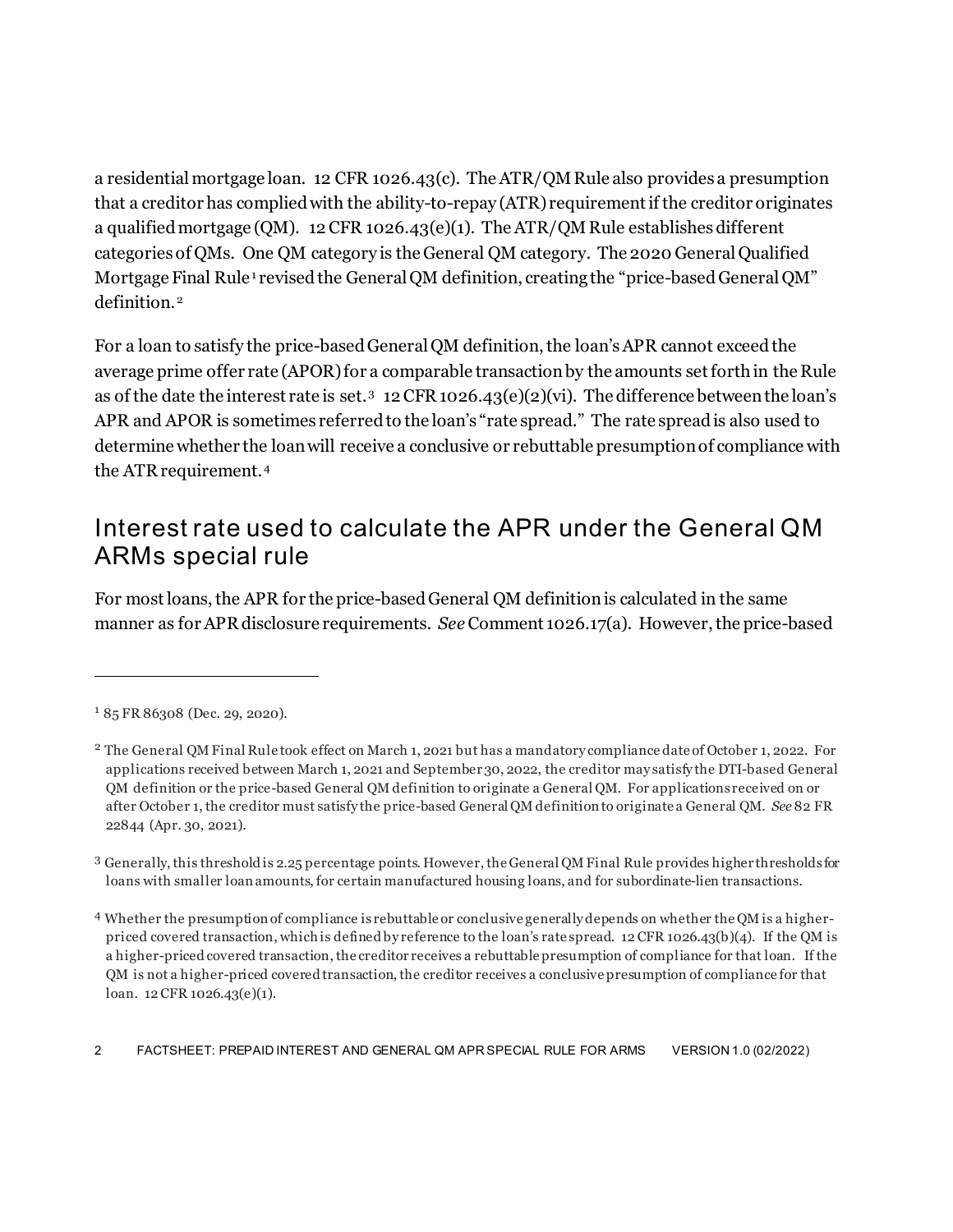General QM definitionincludes a special rule for calculating the APR for loans where the interest rate may or will change within the first five years after the date on which the first regular periodic payment will be due. 12 CFR 1026.43(e)(2)(vi). For loans with this characteristic, the creditor must treat the maximum interest rate that may apply during that five year period as the interest rate for the full term of the loan when determining the APR for purposes of the price-based QM definition. 12 CFR 1026.43(e)(2)(iv). This special rule also applies for the purpose of determining whether the loan receives a conclusive or a rebuttable presumption of compliance with the ATR requirement. 12 CFR 1026.43(b)(4) and 12 CFR 1026.43(e)(1).

## Interest rate used to calculate prepaid interest under the General QM ARMs special rule

Under Regulation Z, the APR includes any prepaid interest, sometimes referred to as "odd-days" or "per diem" interest. Typically, mortgage interest is paid one month in arrears, meaning that, for example, if the first scheduled periodic payment due is on November 1st, it will cover interest accrued in the preceding month of October. In that example, if the consumer consummates the mortgage loan on September 20th, interest starts to accrue on September 20th and at consummation the consumer will typically prepay interest for the 11-day period through the end of September. That amount is prepaid interest. In some cases, a creditor may provide the consumer a prepaid interest credit, sometimes referred to as "negative prepaid interest." Negative prepaid interest can result if consummation occurs after interest begins accruing for periodic payments. In the example above, if the consumer instead consummates the mortgage loan on October  $4<sup>th</sup>$ , but the first scheduled periodic payment is due on November 1st and will cover interest accrued in the preceding month of October, then at consummation the creditor will typically credit the consumer for the preceding three days in October to offset some of that first scheduled periodic payment. That prepaid interest credit is also a component of the APR.

For purposes of calculating the APR for the General QM ARMs special rule, the maximum interest rate that may apply during the five-year period after the date on which the first regular periodic payment will be due is used to calculate prepaid interest and negative prepaid interest. For example, if Ficus Bank is originating an ARM that has an interest rate of 2.5% in years 1-3 and 4.5% for the remainder of the loan term, Ficus Bank must use 4.5% as the interest rate when determining if the loan satisfies the price-based General QM definition, including for calculating any prepaid interest or negative prepaid interest as part of the APR calculation. A creditor must